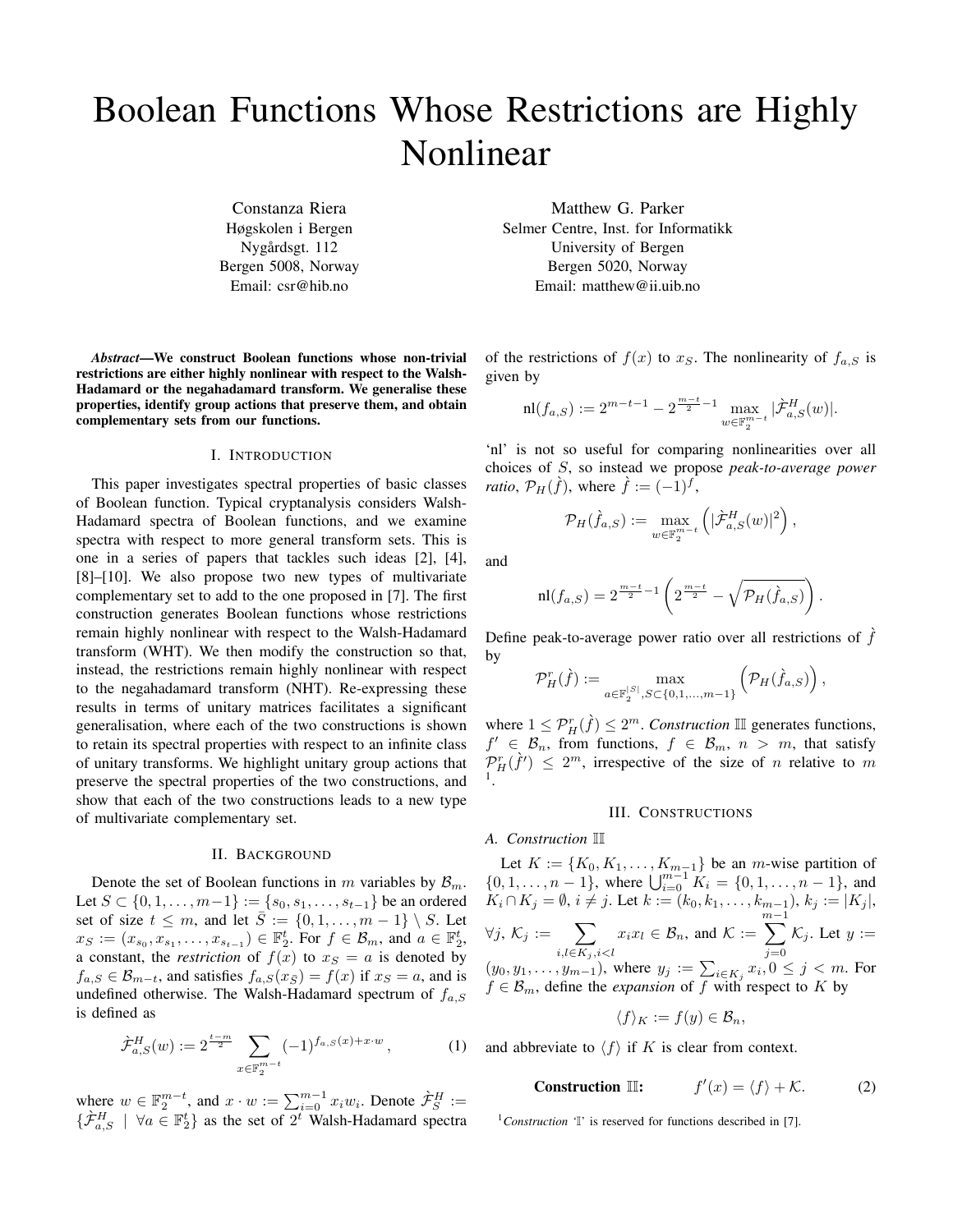For  $f'$  so constructed, we can show that

$$
\mathcal{P}_H^r(\dot{f}') = \mathcal{P}_H^r(\dot{f}) \le 2^m. \tag{3}
$$

We defer proofs of (3) and (6) until the end of section IV. For  $n \gg m$ , Construction III generates functions,  $f'$ , whose nontrivial restrictions are highly nonlinear with respect to the WHT. Proposition 38 of [1] is a sub-case of Construction III, where  $\deg(f) \leq 2$ , and all  $k_j$  are equal.

**Example:** Let  $f := x_0x_1 + x_1x_2 \in B_3$ . Then  $f_{-\varnothing} =$  $f, f_{0,\{0\}} = x_1x_2, f_{1,\{0\}} = x_1x_2 + x_1, f_{0,\{1\}} = 0,$  $f_{1,\{1\}} = x_0 + x_2, f_{0,\{2\}} = x_0x_1, f_{1,\{2\}} = x_0x_1 + x_1,$  $f_{00,\{0,1\}} = f_{10,\{0,1\}} = f_{00,\{0,2\}} = f_{11,\{0,2\}} = f_{01,\{1,2\}} = 0,$  $f_{01,\{0,1\}} = x_2, f_{11,\{0,1\}} = x_2 + 1, f_{10,\{0,2\}} = f_{01,\{0,2\}} = x_1,$  $f_{10,\{1,2\}} = x_0, f_{11,\{1,2\}} = x_0+1, f_{000,\{0,1,2\}} = f_{100,\{0,1,2\}} =$  $f_{010,\{0,1,2\}} = f_{001,\{0,1,2\}} = f_{101,\{0,1,2\}} = f_{111,\{0,1,2\}} = 0,$  $f_{110,\{0,1,2\}} = f_{011,\{0,1,2\}} = 1.$ 

Computations give,  $\forall a, \mathcal{P}_H(\hat{f}_{-, \emptyset}) = \mathcal{P}_H(\hat{f}_{a, \{0,1\}}) =$  $\mathcal{P}_H(\dot{f}_{a,\{0,2\}}) = \mathcal{P}_H(\dot{f}_{a,\{1,2\}}) = 2, \ \mathcal{P}_H(\dot{f}_{a,\{0\}}) =$  $\mathcal{P}_H(\hat{f}_{a,\{2\}}) = \mathcal{P}_H(\hat{f}_{a,\{0,1,2\}}) = 1, \ \mathcal{P}_H(\hat{f}_{a,\{1\}}) = 4.$  So  $\mathcal{P}_H^r(\widetilde{f})=4.$ 

Let  $K := \{0,3\}\{1,4\}\{2,5\}$ . Then, by (2),  $\langle f \rangle = (x_0 +$  $(x_3)(x_1+x_4)+(x_1+x_4)(x_2+x_5), \mathcal{K}=x_0x_3+x_1x_4+x_2x_5,$ and  $f' = x_0x_1 + x_0x_3 + x_0x_4 + x_1x_2 + x_1x_3 + x_1x_4 + x_1x_5 +$  $x_2x_4 + x_2x_5 + x_3x_4 + x_4x_5$ . One can verify that  $\mathcal{P}_H^r(\hat{f}') =$  $\mathcal{P}_H^r(\dot{f}) = 4$ , in agreement with (3).

#### *B. Construction* III

Define the *negahadamard* spectrum of  $f_{a,S}$  as

$$
\hat{\mathcal{F}}_{a,S}^{N}(w) := 2^{\frac{t-m}{2}} \sum_{x \in \mathbb{F}_2^{m-t}} i^{2(f_{a,S}(x) + x \cdot w) + \text{wt}(x)}, \tag{4}
$$

where  $i := \sqrt{-1}$  and 'wt(.)' denotes Hamming weight. Denote  $\dot{\mathcal{F}}_S^N := \{ \dot{\mathcal{F}}_{a,S}^N \mid \forall a \in \mathbb{F}_2^t \}$  as the set of  $2^t$  negahadamard spectra of the restrictions of  $f(x)$  to  $x<sub>S</sub>$ . Define *peak-toaverage power ratio* of  $\hat{f}_{a,S}$  with respect to the NHT by,

$$
\mathcal{P}_N(\hat{f}_{a,S}) := \max_{w \in \mathbb{F}_2^{m-t}} \left( |\hat{\mathcal{F}}_{a,S}^N(w)|^2 \right),
$$

and peak-to-average power ratio over all restrictions of  $\hat{f}$  by

$$
\mathcal{P}_N^r(\hat{f}) := \max_{a \in \mathbb{F}_2^{|S|}, S \subset \{0, 1, \dots, m-1\}} \left( \mathcal{P}_N(\hat{f}_{a,S}) \right),
$$

where  $1 \leq \mathcal{P}_N^r(\grave{f}) \leq 2^{m-1}$ .

# **Construction III:**  $\langle f \rangle$ . (5)

For  $\langle f \rangle \in \mathcal{B}_n$ , we can show that

$$
\mathcal{P}_N^r(\langle \hat{f} \rangle) = \mathcal{P}_N^r(\hat{f}) \le 2^{m-1}.
$$
 (6)

So, for  $n \gg m$ , Construction III generates functions,  $f'$ , whose restrictions are highly nonlinear with respect to the NHT.

**Example (continued):** Computations give,  $\forall a, \mathcal{P}_N(\hat{f}_{a,\{0\}}) =$  $\mathcal{P}_N(\hat{f}_{a,\{2\}}) = 2, \, \mathcal{P}_N(\hat{f}_{-,\emptyset}) = \mathcal{P}_N(\hat{f}_{a,\{1\}}) = \mathcal{P}_N(\hat{f}_{a,\{0,1\}}) = 0$   $\mathcal{P}_N(\hat{f}_{a,\{0,2\}}) = \mathcal{P}_N(\hat{f}_{a,\{1,2\}}) = \mathcal{P}_N(\hat{f}_{a,\{0,1,2\}}) = 1$ . So  $\mathcal{P}_N^r(\widetilde{f})=2.$ One can verify that  $\mathcal{P}_N^r(\langle \hat{f} \rangle) = \mathcal{P}_N^r(\hat{f}) = 2$ , in agreement with (6).

In section V we establish peak-to-average properties of Constructions II and III with respect to an infinitely larger set of transforms than just WHT and NHT. To do so we first recast  $\dot{\mathcal{F}}_S^H$  and  $\dot{\mathcal{F}}_S^N$  in terms of unitary <sup>2</sup> matrices. This clarifies subsequent generalisations.

## IV. MATRIX CHARACTERISATION

Interpret  $\hat{f} = (-1)^f$  as an *m*-variate array,  $\hat{f} \in (\mathbb{C}^2)^{\otimes m}$ , with elements indexed by members of  $\mathbb{F}_2^m$ , i.e.  $\dot{f}_j := (-1)^{f(j)}$ ,  $j \in \mathbb{F}_2^m$ . Define unitary matrices  $H := \frac{1}{\sqrt{2}}$  $\frac{1}{2}$   $\begin{pmatrix} 1 & 1 \\ 1 & -1 \end{pmatrix}$ , and  $I := \begin{pmatrix} 1 & 0 \\ 0 & 1 \end{pmatrix}$ . Comparing with (1), the WHT of  $f_{a,s} \in$  $(\mathbb{C}^2)^{\otimes m-t}$  is given by

$$
\dot{\mathcal{F}}_{a,S}^H := H^{\otimes m-t} \dot{f}_{a,S},\tag{7}
$$

where  $\dot{\mathcal{F}}_{a,S}^H \in (\mathbb{C}^2)^{\otimes m-t}$ , and  $H^{\otimes l} = \bigotimes_{i=0}^{l-1} H$  is the l-fold tensor product of  $H$  with itself, such that the wth element of  $\dot{\mathcal{F}}_{a,S}^H$  is given by  $\dot{\mathcal{F}}_{a,S,w}^H = \dot{\mathcal{F}}_{a,S}^H(w)$ ,  $w \in \mathbb{F}_2^{m-t}$ .

Let  $2^m \times 2^m$  unitary,  $U_j$ , denote m-fold tensor product  $U_j := I \otimes I \otimes \ldots \otimes U \otimes \ldots \otimes I$ , with  $2 \times 2$  unitary, U, being in the *j*th position from the left (numbering from zero). For  $S \subset \{0,1,\ldots,m-1\}$ , let  $U_S := \prod_{j \in S} U_j$ ,  $^3$  . Then  $\dot{\mathcal{F}}_S^H \in (\mathbb{C}^2)^{\otimes m}$ , the concatenation of  $\dot{\mathcal{F}}_{a,S}^H$ ,  $\forall a \in \mathbb{F}_2^t$ , is given by

$$
\dot{\mathcal{F}}_S^H := H_{\bar{S}} \dot{f} = (\dot{\mathcal{F}}_{a,S}^H, \forall a \in \mathbb{F}_2^t),\tag{8}
$$

.

and

$$
\mathcal{P}^r_H(\dot{f}) := \max_{S \subset \{0,1,\ldots,m-1\}, w \in \mathbb{F}_2^m} \left(|\dot{\mathcal{F}}^H_{S,w}|^2\right)
$$

**Example (continued):** For  $S = \{0, 2\}$ ,

$$
\begin{array}{ll}\n\dot{\mathcal{F}}_{00,S}^H = H \dot{f}_{00,S} &= H \left( \begin{array}{c} 1 \\ 1 \end{array} \right) &= \left( \begin{array}{c} \sqrt{2} \\ 0 \end{array} \right) \\
\dot{\mathcal{F}}_{10,S}^H = H \dot{f}_{10,S} &= H \left( \begin{array}{c} 1 \\ -1 \end{array} \right) &= \left( \begin{array}{c} \sqrt{2} \\ \sqrt{2} \end{array} \right) \\
\dot{\mathcal{F}}_{01,S}^H = H \dot{f}_{01,S} &= H \left( \begin{array}{c} 1 \\ -1 \end{array} \right) &= \left( \begin{array}{c} 0 \\ \sqrt{2} \end{array} \right) \\
\dot{\mathcal{F}}_{11,S}^H = H \dot{f}_{11,S} &= H \left( \begin{array}{c} 1 \\ 1 \end{array} \right) &= \left( \begin{array}{c} \sqrt{2} \\ \sqrt{2} \end{array} \right).\n\end{array}
$$

Therefore,

$$
\begin{array}{lll}\n\dot{\mathcal{F}}_S^H &=& H_{\bar{S}}\dot{f} \\
&=& \frac{1}{\sqrt{2}} \begin{pmatrix} 1 & 0 & 1 & 0 & 0 & 0 & 0 & 0 & 0 \\ 0 & 1 & 0 & 1 & 0 & 0 & 0 & 0 & 0 \\ 1 & 0 & -1 & 0 & 0 & 0 & 0 & 0 & 0 \\ 0 & 1 & 0 & -1 & 0 & 0 & 0 & 0 & 0 \\ 0 & 0 & 0 & 0 & 1 & 0 & 1 & 0 \\ 0 & 0 & 0 & 0 & 0 & 1 & 0 & 1 \\ 0 & 0 & 0 & 0 & 0 & 1 & 0 & -1 & 0 \\ 0 & 0 & 0 & 0 & 0 & 1 & 0 & -1 & 0 \\ 0 & 0 & 0 & 0 & 0 & 1 & 0 & -1 & 0 \\ 0 & 0 & 0 & 0 & 0 & 1 & 0 & -1 & 0 \\ 0 & 0 & 0 & 0 & 0 & 1 & 0 & -1 & 0 \end{pmatrix} \begin{pmatrix} 1 \\ 1 \\ -1 \\ 1 \\ -1 \\ -1 \\ 1 \end{pmatrix}\n\end{array}
$$

Similarly, for  $S = \{1\}$ , we get  $\dot{\mathcal{F}}_S^H = 2 (1, 0, 0, 0, 0, 0, 0, 1)^T$ . Computing over all subsets, S, we establish, as before, that  $\mathcal{P}_{H}^{r}(\hat{f}) = 4$ , where the maximum occurs for  $S = \{1\}.$ 

<sup>2</sup>A unitary matrix, U, satisfies  $UU^{\dagger} = I$  for I the identity.

 $(3(A \otimes B)(C \otimes D)) = AC \otimes BD$ , so  $U_j U_k' = I \otimes I \otimes \ldots \otimes U \otimes \ldots \otimes$  $U' \otimes \ldots I = U'_k U_j$ , for  $j \neq k$ , and  $U, U' \circ \times 2$  unitaries.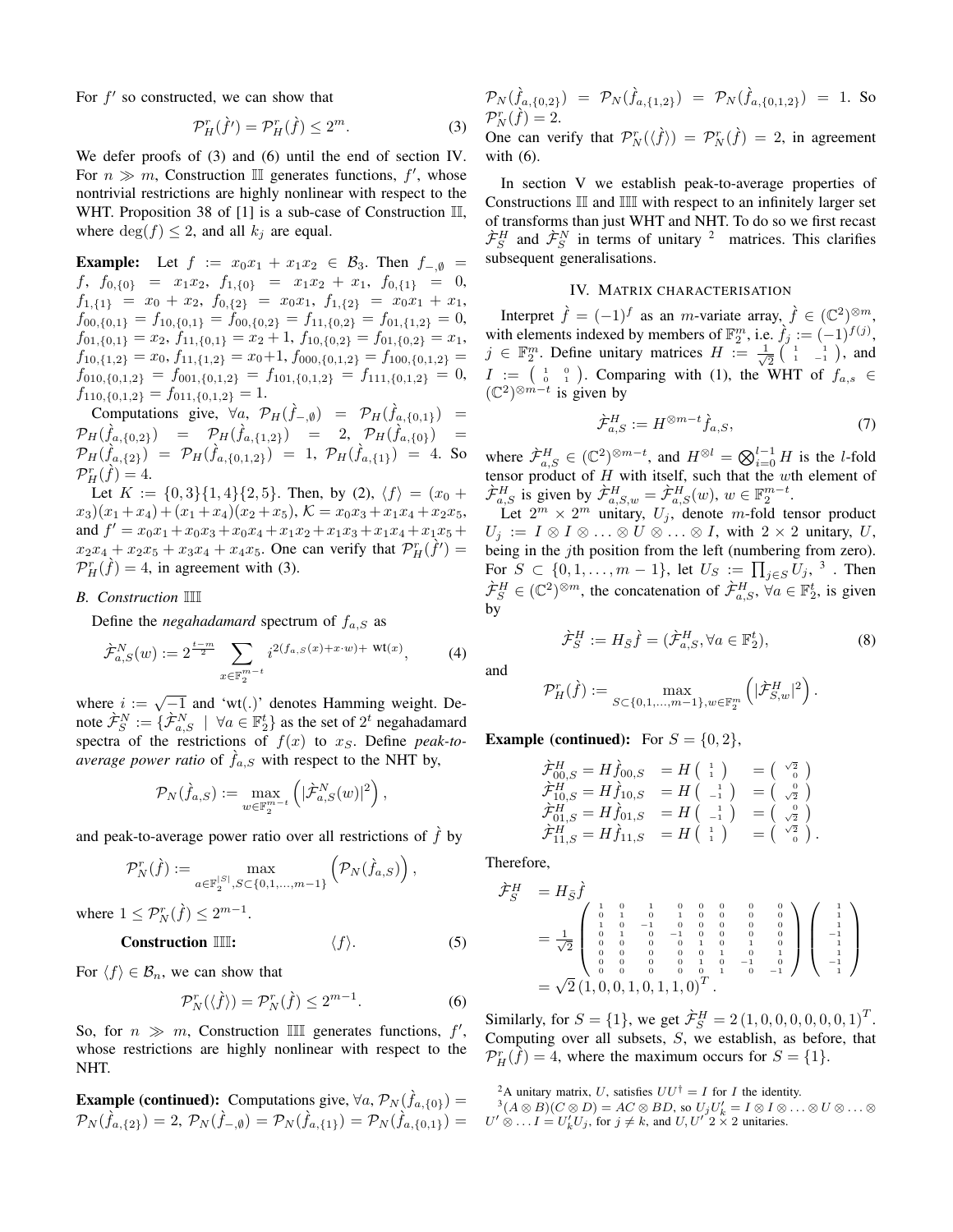Define unitary  $N := \frac{1}{\sqrt{2}}$  $\frac{1}{2}$   $\begin{pmatrix} 1 & i \\ 1 & -i \end{pmatrix}$ . Comparing with (4), the NHT of  $f_{a,s} \in (\mathbb{C}^2)^{\otimes m-t}$  is given by

$$
\dot{\mathcal{F}}_{a,S}^N := N^{\otimes m-t} \dot{f}_{a,S},\tag{9}
$$

The concatenation of  $\hat{\mathcal{F}}_{a,S}^N$ ,  $\forall a \in \mathbb{F}_2^t$ , is given by

$$
\dot{\mathcal{F}}_S^N := N_{\bar{S}} \dot{f} = (\dot{\mathcal{F}}_{a,S}^N, \forall a \in \mathbb{F}_2^t),\tag{10}
$$

and

$$
\mathcal{P}_N^r(\dot{f}) := \max_{S \subset \{0,1,\dots,m-1\}, w \in \mathbb{F}_2^m} \left( |\dot{\mathcal{F}}_{S,w}^N|^2 \right).
$$

**Example (continued):** For  $S = \{2\}$ ,

$$
\hat{\mathcal{F}}_{0,S}^{N} = N^{\otimes 2} \hat{f}_{0,S} = N^{\otimes 2} \begin{pmatrix} 1 \\ 1 \\ 1 \\ -1 \\ 1 \end{pmatrix} = \begin{pmatrix} 1+i \\ 0 \\ 0 \\ 1-i \\ 1-i \\ -i \end{pmatrix} \n\hat{\mathcal{F}}_{1,S}^{N} = N^{\otimes 2} \hat{f}_{1,S} = N^{\otimes 2} \begin{pmatrix} 1 \\ 1 \\ 1 \\ -1 \\ 1 \end{pmatrix} = \begin{pmatrix} 1+i \\ 0 \\ 1-i \\ 1+i \\ 1+i \\ 0 \end{pmatrix}.
$$

Therefore,

$$
\begin{array}{lll}\n\dot{\mathcal{F}}_S^N & = N_{\bar{S}}\dot{f} \\
& = \frac{1}{2} \begin{pmatrix} 1 & i & i & -1 & 0 & 0 & 0 & 0 \\ 1 & -i & i & 1 & 0 & 0 & 0 & 0 \\ 1 & -i & -i & 1 & 0 & 0 & 0 & 0 \\ 1 & -i & -i & -1 & 0 & 0 & 0 & 0 \\ 0 & 0 & 0 & 0 & 1 & i & i & -1 \\ 0 & 0 & 0 & 0 & 1 & -i & i & -i & 1 \\ 0 & 0 & 0 & 0 & 1 & -i & -i & -i & -1 \\ 0 & 0 & 0 & 0 & 1 & -i & -i & -i & -1 \\ 0 & 0 & 0 & 0 & 1 & -i & -i & -i & -1 \\ 0 & 0 & 0 & 0 & 1 & -i & -i & -i & -1 \\ 0 & 0 & 0 & 0 & 1 & -i & -i & -i & -1 \\ 0 & 0 & 0 & 0 & 1 & -i & -i & -i & -1 \end{pmatrix}
$$

For W a set of  $2^m \times 2^m$  unitaries, define peak-to-average power ratio of  $\hat{f}$  with respect to W by

$$
\mathcal{P}_{\mathcal{W}}(\hat{f}) := \max_{W \in \mathcal{W}, w \in \mathbb{F}_2^m} \left( |(W\hat{f})_w|^2 \right).
$$

Let D be the set of all  $2^n \times 2^n$  unitaries where any member of  $D$  only has one non-zero entry per row and column. Let  $U$ be a set of  $2^n \times 2^n$  unitaries, and  $D\mathcal{U}$  be the set of  $2^n \times 2^n$ unitaries,  $\{DW, D \in \mathcal{D}, W \in \mathcal{U}\}\$ . Then, for  $h \in \mathcal{B}_n$ ,

$$
\mathcal{P}_{\mathcal{U}}(\dot{h}) = \mathcal{P}_{\mathcal{D}\mathcal{U}}(\dot{h}).\tag{11}
$$

We abbreviate,  $\forall D \in \mathcal{D}$ , this equivalence by

$$
D\mathcal{U} \simeq \mathcal{U}, \quad \text{and} \quad D\mathcal{U}\hat{h} \simeq \mathcal{U}\hat{h}.
$$

*Proof:* (of (3) and (6) - sketch) Let  $V := \bigcup_{j=0}^{m-1} V_j$ , where  $V_j \subset K_j$ . Let  $O_V := \{j \mid |V_j| \text{ odd}\}\.$  Then we can show that  $H_V \dot{f}' \simeq \langle H_{O_V} \dot{f} \rangle$  and  $N_V \langle \dot{f} \rangle \simeq \langle N_{O_V} \dot{f} \rangle$ , so over all choices for  $V$ , the spectral elements with respect to the WHT (resp. NHT) of the restrictions of  $\hat{f}'$  (resp.  $\langle \hat{f} \rangle$ ), comprise, to within phase and position, multiplicities of the spectral elements with respect to the WHT (resp. NHT) of the restrictions of  $\hat{f}$ , where magnitudes are unchanged <sup>4</sup>.

#### V. GENERALISED NONLINEARITIES

For V a set of  $2 \times 2$  unitaries we say that  $W \in \mathcal{V}^{\otimes n}$ iff  $W = \otimes_{j=0}^{n-1} U_j$ , and  $U_j \in V$ ,  $\forall j$ . Using this notation,  $\mathcal{P}_{\{I,H\}^{\otimes m}}(\dot{f}) = \mathcal{P}_H^r(\dot{f}),$  and  $\mathcal{P}_{\{I,N\}^{\otimes m}}(\dot{f}) = \mathcal{P}_N^r(\dot{f}).$ Let  $V_{\mathbb{I}} := \{ \begin{pmatrix} \cos \theta & \sin \theta \\ \sin \theta & -\cos \theta \end{pmatrix}, \forall \theta \in \mathbb{R} \},\$  and  $V_{\mathbb{III}} := \{ \begin{pmatrix} \cos \theta & i \sin \theta \\ \sin \theta & -i \cos \theta \end{pmatrix}, \quad \forall \theta \in \mathbb{R} \},$  be infinite sets of  $2 \times 2$ unitaries, called *type-*II, and *type-*III unitaries, respectively

[2], [8], [9]. We can show that

$$
\mathcal{P}_{V_{\mathbb{II}}^{\otimes n}}(\dot{f}') \le 2^m. \tag{12}
$$

$$
\mathcal{P}_{V_{\mathbb{III}}^{\otimes n}}(\langle \dot{f} \rangle) \le 2^{m-1}.\tag{13}
$$

By  $(11)$ , equations  $(12)$  and  $(13)$  have  $(3)$  and  $(6)$ , respectively, as special cases as, for any  $S \in \{0, 1, \ldots, n-1\}$ ,  $H_S \in$  $\{I, H\}^{\otimes n} \subset \{DV_{\mathbb{II}}^{\otimes n}, \forall D \in \mathcal{D}\}\$  and  $N_S \in \{I, N\}^{\otimes n} \subset$  $\{DV_{\mathbb{III}}^{\otimes n}, \forall D \in \mathcal{D}\}\right)$ . To sketch proofs for (12) and (13), we introduce *Type*-II unitaries,  $V_{\parallel} = \{\frac{1}{\sqrt{2}}\}$  $\frac{1}{2}\begin{pmatrix} 1 & \frac{\alpha}{-\alpha} \end{pmatrix}, \quad |\alpha|=1\}.$ Let  $\#(\dot{h})$  be the number of non-zero elements of  $\dot{h}$ . The following results are critical to our proofs.

$$
\#(N^{\otimes n}\dot{f}') \le 2^m. \tag{14}
$$

$$
\#(H^{\otimes n}\langle\dot{f}\rangle) \le 2^{m-1}.\tag{15}
$$

**Remark 1:** Every entry of every matrix in  $V_{\parallel}^{\otimes n}$  has the same magnitude.

*Proof:* (for (12) - sketch) From (14) and Remark 1, it follows that  $\mathcal{P}_{V_1^{\otimes n}}(N^{\otimes n}\dot{f}') \leq 2^m$ . (12) follows by observing that  $V_{\mathbb{II}} \simeq NV_{\mathbb{I}}$ .

*Proof:* (for (13) - sketch) From (15) and Remark 1, it follows that  $\mathcal{P}_{V_1^{\otimes n}}(H^{\otimes n}\langle \hat{f} \rangle) \leq 2^{m-1}$ . (13) follows by observing that  $V_{\text{III}} \simeq HV_{\mathbb{I}}$ .

#### VI. GROUP ACTIONS PRESERVING NONLINEARITY

Constructions  $\mathbb{II}$  and  $\mathbb{III}$  give  $\dot{f}'$  and  $\langle \dot{f} \rangle$ , for which (12) and (13) hold, respectively. Furthermore, groups exist under whose action properties (12) and (13) are preserved. First we establish matrix representations for these groups.

# VII *group*

 $V_{\mathbb{II}} \cup ZV_{\mathbb{II}}$  is a matrix group as, for  $U \in V_{\mathbb{II}}$ ,  $UV_{\mathbb{II}} \in ZV_{\mathbb{II}}$ .

*Affine group*

Two Boolean functions  $f, g \in \mathcal{B}_n$  are *affine equivalent* if

$$
g(x) = f(Ax + b) + d \cdot x + c,\tag{16}
$$

for A a binary invertible  $n \times n$  matrix,  $b, d \in \mathbb{F}_2^n$  and  $c \in \mathbb{F}_2$ . We recast affine equivalence by the *affine group* in matrix form. Let  $X := \begin{pmatrix} 0 & 1 \\ 1 & 0 \end{pmatrix}$ ,  $Z := \begin{pmatrix} 1 & 0 \\ 0 & -1 \end{pmatrix}$ , and  $Y := XZ = \begin{pmatrix} 0 & -1 \\ 1 & 0 \end{pmatrix}$ , be  $2 \times 2$  unitary (Pauli) matrices. Define  $X_j^k := \begin{pmatrix} 1 & 0 & 0 & 0 \\ 0 & 1 & 0 & 0 \\ 0 & 0 & 0 & 1 \\ 0 & 0 & 1 & 0 \end{pmatrix} = \delta_{z,uz}$ , where  $u = \begin{pmatrix} 1 & 1 \\ 0 & 1 \end{pmatrix}$ ,  $z = (x_j, x_k)^T$ , i.e. elements of  $X_j^k$  are one at positions  $(z, uz)$ and zero otherwise,  $\forall z \in \mathbb{F}_2^2$  - (one should remember that matrix  $X_j^k \in (\mathbb{C}^2)^{\otimes 2} \times (\mathbb{C}^2)^{\otimes 2}$  is a  $2^2 \times 2^2$  matrix with

<sup>&</sup>lt;sup>4</sup>In particular, the proof implies that  $\hat{f}'$  and  $\langle f \rangle$  are bent and negabent, respectively, for  $k_j$  even  $\forall j$ .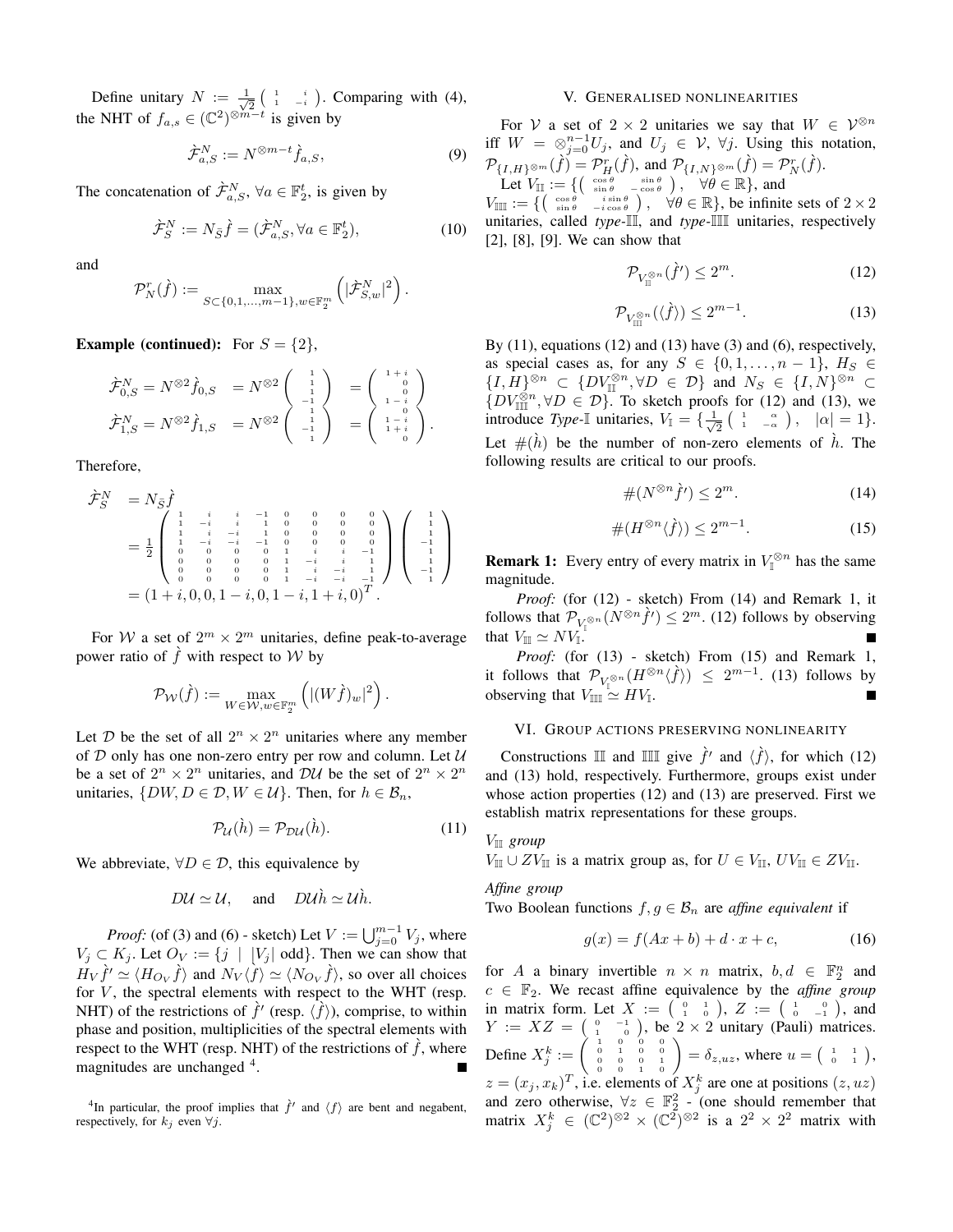both rows and columns indexed by elements from  $\mathbb{F}_2^2$ ). Define matrix group <sup>5</sup>,

$$
\mathcal{A}_n = \langle \langle -1, X_j, Z_j, X_j^k, \forall j, k \in \{0, 1, \ldots, n-1\}, j \neq k \rangle \rangle.
$$

Then  $f, g \in \mathcal{B}_n$  are affine equivalent iff  $\exists W \in \mathcal{A}_n$ , such that  $\dot{f} = W\dot{q}.$ 

#### *Extended orthogonal group*

The functions  $f, g \in \mathcal{B}_n$  are *extended orthogonal equivalent* if (16) holds for  $AA^T = I$ , and  $b = d$  of even weight. Define  $V_{0,1,2,3}$  as the  $2^4 \times 2^4$  unitary,  $V_{0,1,2,3} := \delta_{z,uz}$ , where  $u = \begin{pmatrix} 0 & 1 & 1 & 1 \\ 1 & 0 & 1 & 1 \\ 1 & 1 & 0 & 1 \\ 1 & 1 & 1 & 0 \end{pmatrix}$ , and  $z = (x_0, x_1, x_2, x_3)^T$ . Based on theorem 19 of [5], the *orthogonal group* has the following unitary representation for  $n > 4$ ,

$$
\mathcal{O}_n := \langle \langle V_{0,1,2,3}, P_{j,k}, \forall j, k \in \{0,1,\ldots,n-1\}, j \neq k \rangle \rangle,
$$

where  $P_{j,k}$  is the  $4 \times 4$  permutation matrix swapping tensor positions j and k, i.e.  $P_{j,k} := \begin{pmatrix} 1 & 0 & 0 & 0 \\ 0 & 0 & 1 & 0 \\ 0 & 1 & 0 & 0 \\ 0 & 0 & 0 & 1 \end{pmatrix} = \delta_{z,uz}$ , where  $u = \begin{pmatrix} 0 & 1 \\ 1 & 0 \end{pmatrix}$ , and  $z = (x_j, x_k)^T$ . Repeated action of  $P_{j,k}$  at various pairs,  $j, k$ , generates the symmetric group,  $S_n$  The *extended orthogonal group,*  $\mathcal{E}_n$ , for  $n > 4$ , has the following matrix representation,

$$
\mathcal{E}_n := \langle \langle -1, V_{0,1,2,3}, Y_{j,k}, P_{j,k}, \newline \forall j, k \in \{0,1,\ldots,n-1\}, j \neq k \rangle \rangle,
$$

where  $Y_{j,k} := \begin{pmatrix} 0 & 0 & 0 & 1 \\ 0 & 0 & -1 & 0 \\ 0 & -1 & 0 & 0 \\ 1 & 0 & 0 & 0 \end{pmatrix}$  takes the role of evenweight vector  $b = d$  in (16). Then  $f, g \in \mathcal{B}_n$  are extended orthogonal equivalent iff  $\exists W \in \mathcal{E}_n$ , such that  $\hat{f} = W\hat{g}$ . Observe that  $\mathcal{O}_n \subset \mathcal{E}_n \subset \mathcal{A}_n$ .

# *Type-*II *invariance*

 $V_{\text{III}}$  ∪  $ZV_{\text{III}}$  is a group so

$$
\mathcal{P}_{V_{\mathbb{II}}^{\otimes n}}(W\dot{f}') = \mathcal{P}_{V_{\mathbb{II}}^{\otimes n}}(\dot{f}'), \quad \forall W \in V_{\mathbb{II}}^{\otimes n}.\tag{17}
$$

In general there exist  $W \in \{I, H\}^{\otimes n}$  and  $h \in \mathcal{B}_n$ , such that  $\hat{h} = W \hat{f}'$ . But it is currently unclear to us whether  $\exists W \in$  $\{DV_{\mathbb{I}}^{\otimes n}, \forall D \in \mathcal{D}\}, W \notin \{I, H\}^{\otimes n}$ , such that  $\dot{h} = W \dot{f}'$ .

$$
\mathcal{P}_{V_{\mathbb{II}}^{\otimes n}}(W\dot{f}') = \mathcal{P}_{V_{\mathbb{II}}^{\otimes n}}(\dot{f}'), \quad \forall W \in \mathcal{E}_n.
$$
 (18)

*Proof:* (of (18), sketch) One can verify that  $N^{\otimes 4}V_{0,1,2,3} \simeq N^{\otimes 4}$ ,  $N^{\otimes 2}Y_{j,k} \simeq N^{\otimes 2}$ , and  $N^{\otimes 2}P_{j,k} \simeq N^{\otimes 2}$ so, for  $W \in \mathcal{E}_n$ ,  $N^{\otimes n}W\dot{f}' \simeq N^{\otimes n}\dot{f}'$ , and the proof follows, like (12), by Remark 1 and (14).

*Type-*III *invariance*

$$
\mathcal{P}_{V^{\otimes n}_{\text{III}}}(W\langle\dot{f}\rangle) = \mathcal{P}_{V^{\otimes n}_{\text{III}}}(\langle\dot{f}\rangle), \quad \forall W \in \mathcal{A}_n. \tag{19}
$$

*Proof:* (of (19), sketch) One can verify that  $H^{\otimes 2}X_j^k \simeq$  $H^{\otimes 2}$ ,  $H X \simeq H$ , and  $HZ \simeq H$  so, for  $W \in \mathcal{A}_n$ ,  $H^{\otimes n}W\langle f \rangle \simeq H^{\otimes n}\langle f \rangle$ , and the proof follows, like (13), by remark 1 and (15).

<sup>5</sup>We use ' $\langle \langle * \rangle$ ' to encompass group generators, as ' $\langle * \rangle$ ' is used in this paper for 'expansion'.

#### VII. COMPLEMENTARY SETS

A size  $2^m$  complementary set,  $C_{\mathcal{W}}^n := \{ f^j \mid j \in \mathbb{F}_2^m \},\$ of arrays,  $f^j \in (\mathbb{C}^2)^{\otimes n}$ , with respect to a set, W, of  $2^n \times 2^n$ unitaries is defined by the property,

$$
\sum_{j\in\mathbb{F}_2^m}|\dot{\mathcal{F}}_w^{W,j}|^2=2^m,\quad\forall w\in\mathbb{F}_2^n,W\in\mathcal{W},
$$

where  $\hat{\mathcal{F}}^{W,j} = W \hat{f}^j$ . Previous work [7] proposed *Construction* I for a set of functions,  $h \in \mathbb{F}_2^n$ , where, for  $n = tm$ ,

$$
h = \sum_{i=0}^{t-1} \theta_i(z_i) \cdot \theta_{i+1}(z_{i+1}) + g_i(z_i), \tag{20}
$$

 $_{2}^{m}$ .

where  $z_i = (x_{im}, x_{im+1}, + \dots, x_{(i+1)m-1}) \in \mathbb{F}_2^m$ ,  $\theta_i : \mathbb{F}_2^m \to$  $\mathbb{F}_2^m$ , are permutations, and  $g_i(z_i) \in \mathcal{B}_m$ . These functions satisfy,

$$
\mathcal{P}_{V_{\mathbb{I}}^{\otimes n}}(\grave{h}) \leq 2^m.
$$

$$
C_{V_{\mathbb{I}}}^n = \{ h + j \cdot z_{t-1} \quad | \quad j \in \mathbb{F}
$$

Let

Then  $C_v^n$  $\sum_{V_1$ <sup>⊗n</sup> is a *type*- $\mathbb{I}$  *complementary set* of size  $2^m$ . Constructions  $\mathbb{II}$  and  $\mathbb{III}$  similarly lead to complementary sets. For  $y = (y_0, y_1, \dots, y_{m-1}), y_j = \sum_{i \in K_j} x_i$ , let

$$
C_{V_{\mathbb{H}}^{\otimes n}}^{n} = \{f' + j \cdot y \mid j \in \mathbb{F}_2^{m}\}.
$$

Then  $C_v^n$ <sup>*n*</sup><sub>*V*<sup>∞</sup></sub> is a *type*-Ⅲ *complementary set* of size  $2^m$ . For some fixed  $r \in \{0, 1, \ldots, m-1\}$ , let  $y^r =$  $(y_0, y_1, \ldots, y_{r-1}, y_{r+1}, \ldots, y_{m-1})$ , and

$$
C^n_{V^{\otimes n}_{\text{III}}} = \{ \langle f \rangle + j \cdot y^r \mid j \in \mathbb{F}_2^{m-1} \}.
$$

Then  $C_v^n$ <sup>*m*</sup><sub><del>0</del><sup>∞</sup> is a *type-*IIII *complementary set* of size  $2^{m-1}$ .</sub>

Observe that the upper bounds of  $(12)$  and  $(13)$  follow immediately from the fact that  $C_v^n$  $\bigcup_{V_{\mathbb{II}} \subset \mathbb{I}}^n$  and  $C_{V_{\mathbb{II}}^n}^n$  $V_{\text{III}}^{n}$  are complementary sets of type-II and type-III, respectively.

### VIII. FINAL COMMENTS

Construction  $\mathbb{I}$  may be a step towards the difficult problem of constructing cryptographically-interesting 'k-normal' Boolean functions,  $k \ll n/2$ , for which infinite constructions do not yet exist [3], [6], where any function affineequivalent to such a function remains nonlinear up to  $k$ thorder restrictions. In contrast, Construction II yields a basic class of functions whose non-trivial restrictions only remain nonlinear up to extended-orthogonal equivalence, where the extended-orthogonal group is a subgroup of the affine group. Construction  $III$  is a generalisation of the class of affine functions. The constructions and properties mentioned herein focus on Boolean functions, but all results carry over, without modification, to generalised Boolean functions, where one constructs, from  $\tilde{f} : \mathbb{F}_2^m \to \mathbb{C}$ , functions  $\dot{f}', \langle \dot{f} \rangle : \mathbb{F}_2^n \to \mathbb{C}$ , where  $\dot{f}'(x) = \langle \dot{f} \rangle(x) \dot{\tilde{\mathcal{K}}}(x)$ .

The set of functions constructed using (20) is much larger than that constructed using (2) or (5)  $<sup>6</sup>$ , even if one takes</sup>

<sup>6</sup>Moreover, section 5 of [7] identifies a further generalisation of (20).